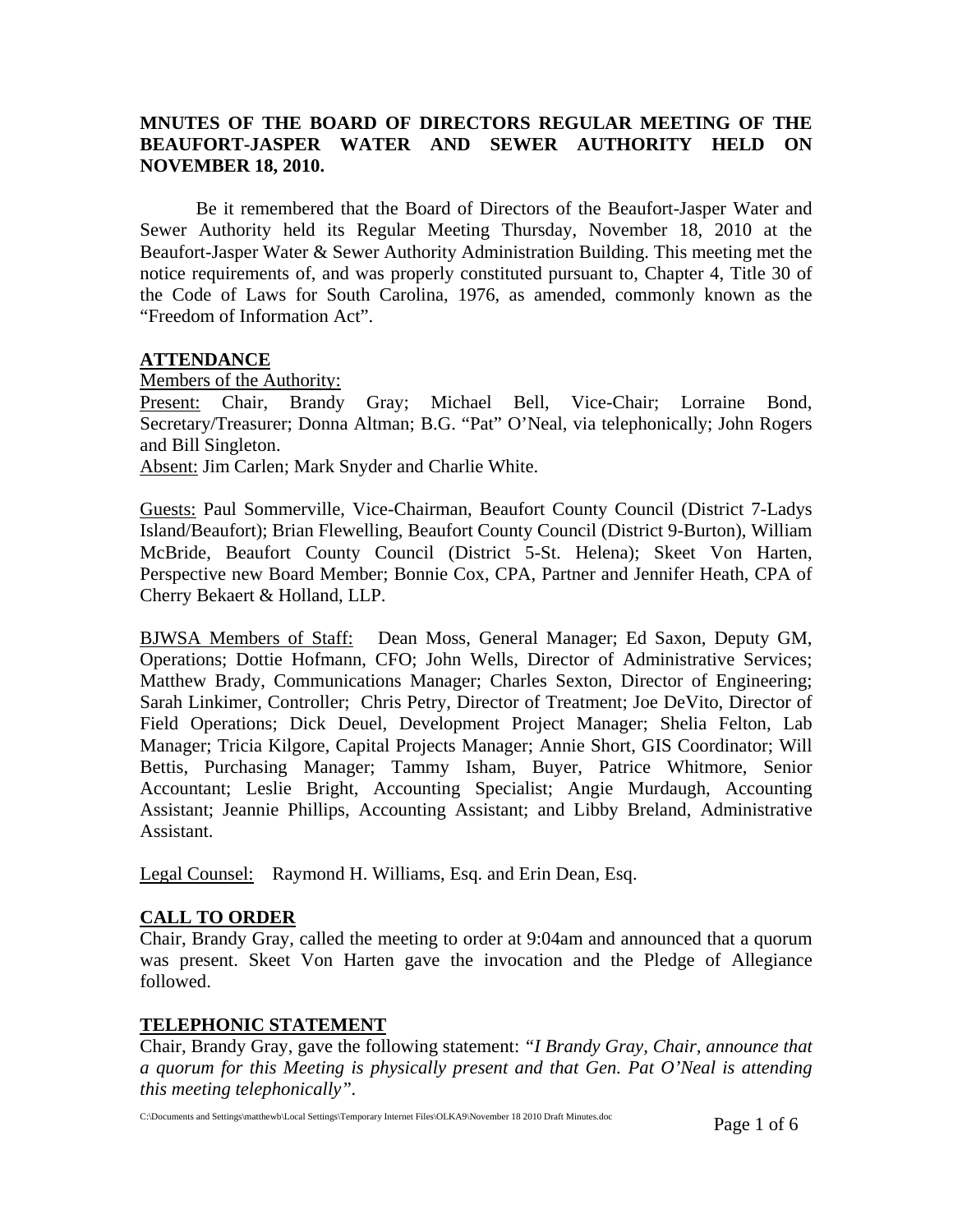# **PRESENTATION OF THE FY 2010 COMPREHENSIVE ANNUAL FINANCIAL REPORT (CAFR).**

Bonnie Cox**,** CPA, Partner, along with Jennifer Heath, of Cherry Bekaert & Holland, LLP, Certified Public Accountants, gave a power point presentation on the Audit. They highlighted the Audit findings and reported that there were no difficulties, no new accounting policies, and no corrected or uncorrected statements in the Audit. They stated that there were no adjustments proposed and that they had issued a "clean" audit opinion. Dottie Hofmann recognized the staff of Cherry Bekaert & Holland for doing a great job. She stated that this was her smoothest audit process thus far.

Sarah Linkimer gave a power point presentation on the FY 2010 Comprehensive Annual Financial Report (CAFR) highlights and major initiatives. Dottie Hofmann recognized her accounting staff and thanked them for their efforts with the CAFR process. A copy of the 2010 CAFR will be available on BJWSA's website at **[www.bjwsa.org](http://www.bjwsa.org/)** and available upon request.

# **APPROVAL OF MINUTES**

Chair, Brandy Gray, requested a motion to approve the October 28, 2010 Minutes.

# **Motion: Lorraine Bond, moved, seconded by Dr. Bill Singleton, to approve the Minutes of the regular meeting of October 28, 2010. A vote was held and the motion passed unanimously.**

# **PUBLIC COMMENT**

Chair Brandy Gray, welcomed and recognized the attending guests.

# **GENERAL MANAGERS REPORT**

Dean Moss, General Manager, reported on the following issues:

• Introductions of Will Bettis, Annie Short and Erin Dean. William Bettis, new Purchasing Manager, Annie Short, GIS Coordinator and Erin Dean, new Legal Counsel beginning in January.

• September Safety Report. There were 121 calendar days since the last preventable lost time case as of October 30 with 3 Near Miss reports and 46 Take Twos completed. *The Safety Report for the month of October 2010 is attached to these minutes and made a part hereof.* 

Sewer Use Ordinance. The staff is in the process of reviewing and updating the current Sewer Use Ordinance, along with the Development Policy and Procedures, Grease Trap Policy, and Industrial Pre-Treatment Program. The adoption of the changes will be proceeded by an advertised public hearing.

• Port Royal Railroad Corridor. The rails will be removed and three (3) intersections will be repaved starting the week of November  $29<sup>th</sup>$ . The three intersections are located at railroad crossings on Old Sheldon Church Road, Highway 170 (Robert Smalls Parkway), and Parris Island Gateway.

• BJWSA Facilities Awards. Chris Petry reported on two DHEC awards that BJWSA had received. 1) Sanitary Survey Award, with **Zero Deficiencies**. A Sanitary survey is the evaluation of the entire water system, including treatment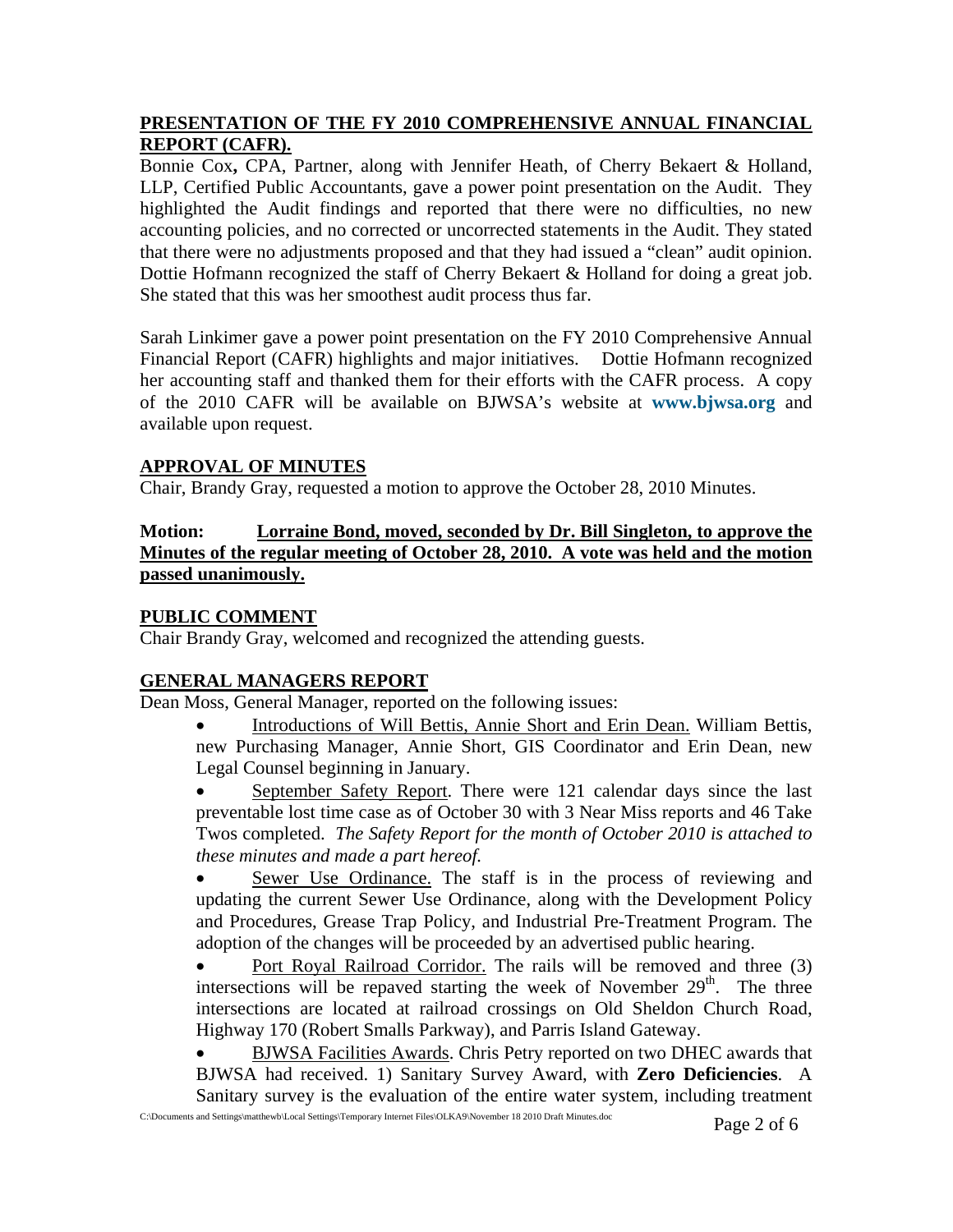plants, wells, tank sites, booster pump stations and distribution system operation. 2) Area Wide Optimization Program (AWOP) which recognizes maximizing public health protection through increasing water quality at surface water treatment plants. Both Chelsea and the Purrysburg Water Treatment Plants received this award. Chelsea WTP has been recognized with this award for seven (7) years in a row. The Purrysburg WTP has received this award five (5) years in a row.

### *Note: Gen. Pat O'Neal left the meeting at this time.*

#### *Public Affairs Report*

Matthew Brady reported on the following issues:

Community Projects Update.

# ¾ *Beaufort County*

*Dale Area (CDBG) -* W*aterline Extension, Phase III* –All of the LMI residents have been connected.

*Christine Place (Front Foot Assessment) – Retro-sewering Project –* Ballots were mailed out and thus far, 4 yes votes out of the nine yes votes required have been received.

### ¾ *Town of Bluffton*

*Buck Island/Simmonsville Road (CDBG) –* Buck Island Rd. Sewer laterals are being installed and once the permit to operate is received from DHEC, LMI customers' septic tanks will be decommissioned and connected to the new sewer line extension. Simmonsville Rd.- The design of the project is near completion and the engineer is in the process of obtaining his permits prior to construction.

Free Chlorine Switch. The switch from chloramines to free chlorine will begin the end of November for North of the Board customers. Notices have been sent to the public including a public service announcement that will be on the County's TV Channel and the military Tri-Command has also been alerted.

Red Water Project- Update. An engineer has been selected and the staff is planning the communications aspects of the project.

 BJWSA Website. The site has a new search engine with approximately 9,000 visits, focusing mostly on the customer service site, bill pay, establishing service and rates.

### **COMMITTEE REPORTS**

The following committees did not meet in November due to the Holiday schedule Therefore no reports were given.

#### **Executive**

#### **Capital Projects**

*The Memorandum from Charles Sexton dated November 08, 2010 CIP & Developer Update is attached to these minutes and made a part hereof.*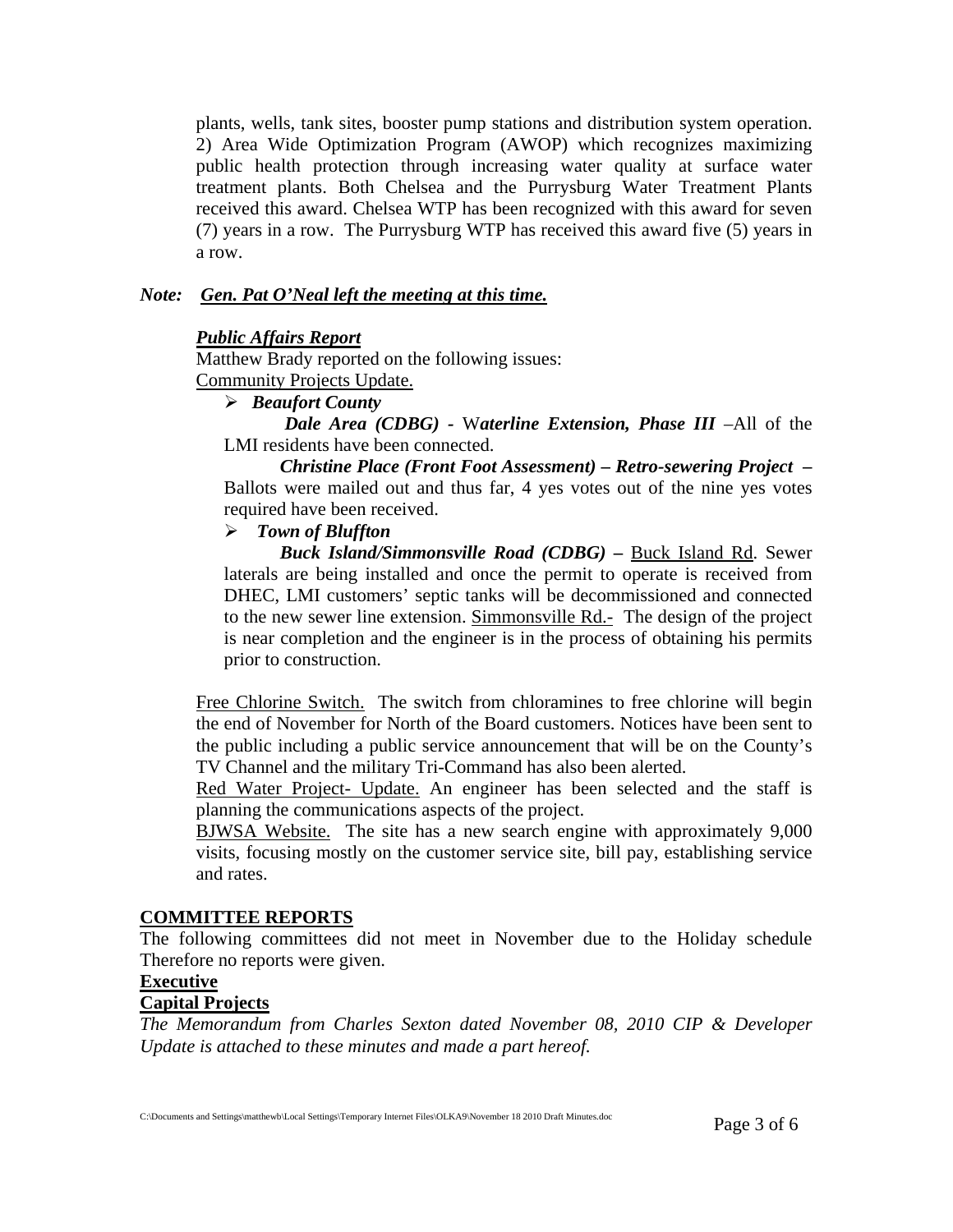## **Finance**

*The financial report dated October 31, 2010 is attached to these minutes and made a part hereof.*

# **Personnel**

### **OLD BUSINESS**

Approval of Legal Counsel Contract. Erin D. Dean to be duly appointed by the Board of Directors of BJWSA as General Counsel for a four (4) year term of office from January 1, 2011 to December 31, 2014.

### **Motion: Michael Bell moved, seconded by Lorraine Bond, to approve the Legal Counsel contract. A vote was held and the motion passed unanimously.**

### **NEW BUSINESS**

*No new business.* 

### **PUBLIC COMMENT**

Councilman Brian Flewelling commended BJWSA and its staff for excelling in providing safe reliable water to the citizens of Beaufort County.

### **Break 10:15**

### **(10:30a.m.) HIGH LEVEL STRATEGIC INITIATIVES REVIEW WORKSHOP**

**Attendance:** Councilman Paul Sommerville; Brandy Gray, Chairman; Michael Bell, Vice-Chairman; Lorraine Bond, Secretary/Treasurer; Donna Altman; John Rogers; Dr. Bill Singleton; Skeet Von Harten; Dean Moss; Ed Saxon; John Wells; Dottie Hofmann; Chris Petry; Joe DeVito; Matthew Brady; Ken Jordan; Sarah Linkimer; Shelia Felton; Al Legare; Dennis Holland; Dick Deuel; Will Bettis; Denise Morey and Libby Breland.

### **I. Introduction and Review of Context**

 Dean Moss gave an overview of the process focusing on 4 critical initiatives. Dr. Bill Singleton commended the staff on a well written document.

### **II. Ground Rules**

Dean Moss outlined the ground rules of each presentation by the Team Leader.

### **III. Draft Strategic Initiatives**

**Water Use Efficiency and Demand Management** – Dottie Hofmann presented this Initiative.

Objective: Achieve permanent, stable reduction in the per-capital demands of potable water.

#### Recommended Changes: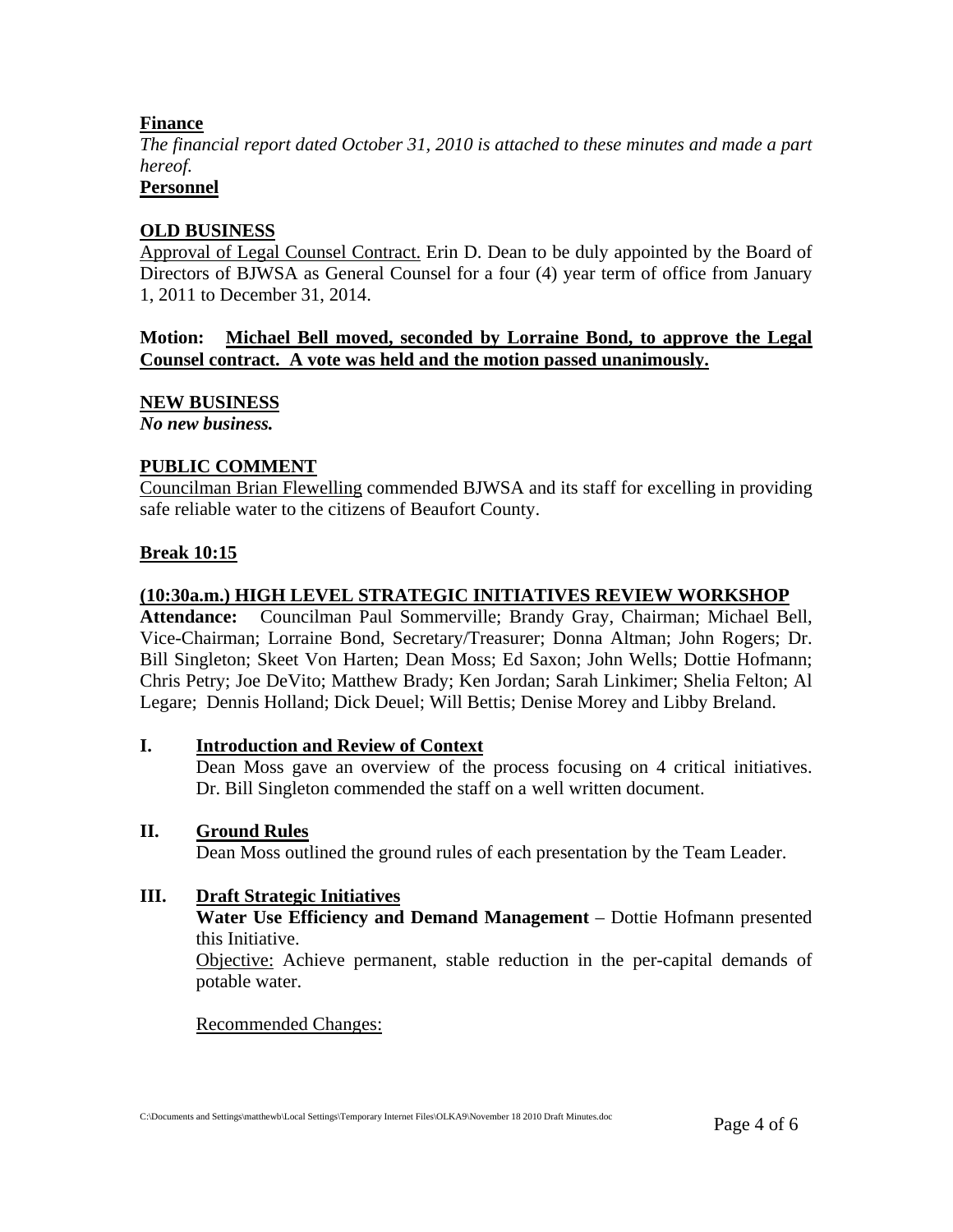Recommended Policy Statement: Michael Bell made a recommendation to amend the statement to add: *BJWSA will set an example by being efficient in their use of water.* 

**Maximizing Reuse Water – Chris Petry presented this Initiative.** 

Objective: Maximize the utilization of Reuse Water for non potable uses in the communities of Beaufort and Jasper County.

Recommended Changes:

Recommended Policy Statement: Michael Bell made a recommendation to amend the statement to add: *cooperate with local governmental entities.* 

# **Break for Lunch**

**Retro-Sewering** – John Wells presented this Initiative.

Objective: To provide a means for the installation of centralized wastewater collection systems within already developed areas when either directed by the DHEC, the county, the municipality or at the request of the community.

There were no recommended changes to the Retro-Sewering Policy Statement.

# *Note: Vice-Chair, Michael Bell, left the meeting at this time.*

**Source Water Protection** – Dean Moss presented this Initiative.

 Objective: To ensure that the quantity and quality of BJWSA's existing and prospective water supplies is protected and that BJWSA continues to have access to the water resources it requires to meet the current and future needs of its customers.

There were no changes to the Retro-Sewering Policy Statement.

#### **IV. Discussion of Path Forward and Next Steps** Dean Moss discussed the next steps of the Initiatives.

The changes noted will be made and then adoption of each initiative will be brought before the board in December due to a quorum not being present. *(A copy of the High Level Strategic Initiatives Plan power point presentation is attached to these minutes and made a part hereof).* 

# **TELEPHONIC STATEMENT**

Chair Brandy Gray, made the following statement: "I, Brandy Gray, the Presiding Officer of this Meeting have previously stated that **Gen. Pat O'Neal was attending this meeting telephonically.** This Meeting is in full compliance with the criteria for the attendance of this Meeting telephonically as set forth in Article II Section II of the Bylaws."